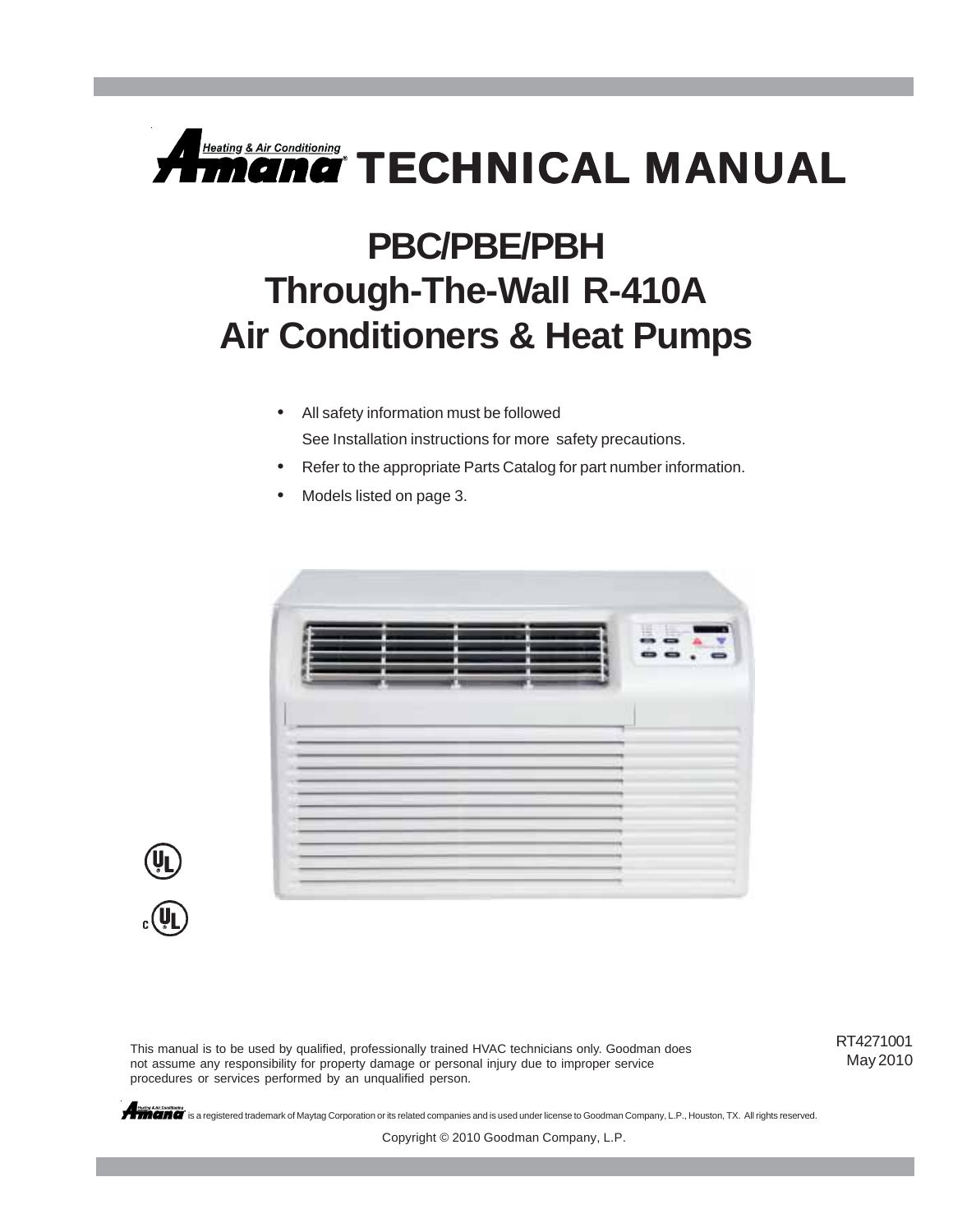# **PRODUCT IDENTIFICATION**

The model number is used for positive identification of component parts used in manufacturing. Please use this number when requesting service or parts information.



**WARNING WARNING**

#### **HIGH VOLTAGE!**

**Disconnect ALL power before servicing or installing this unit. Multiple power sources may be present. Failure to do so may cause property damage, personal injury or death.**



#### **Goodman will not be responsible**

**arising from improper service or service procedures. If you install or perform service on this unit, you assume responsibility for any personal injury or property damage which may result. Many jurisdictions require a license to install or service heating and air conditioning equipment.**

# **WARNING WARNING**

**MARNING** Goodman will not be responsible  $\left[\begin{array}{c} \begin{array}{c} \end{array} \right] \end{array}$  **WARNING**  $\left[\begin{array}{c} \text{OLY} \\ \text{minimum} \end{array}\right]$  the requirements of **minimum) the requirements of an "Entry Level Technician" as specified by the Air-Conditioning, Heating, and Refrigeration Institute (AHRI) may use this information. Attempting to install or repair this unit without such background may result in product damage, personal injury, or death.**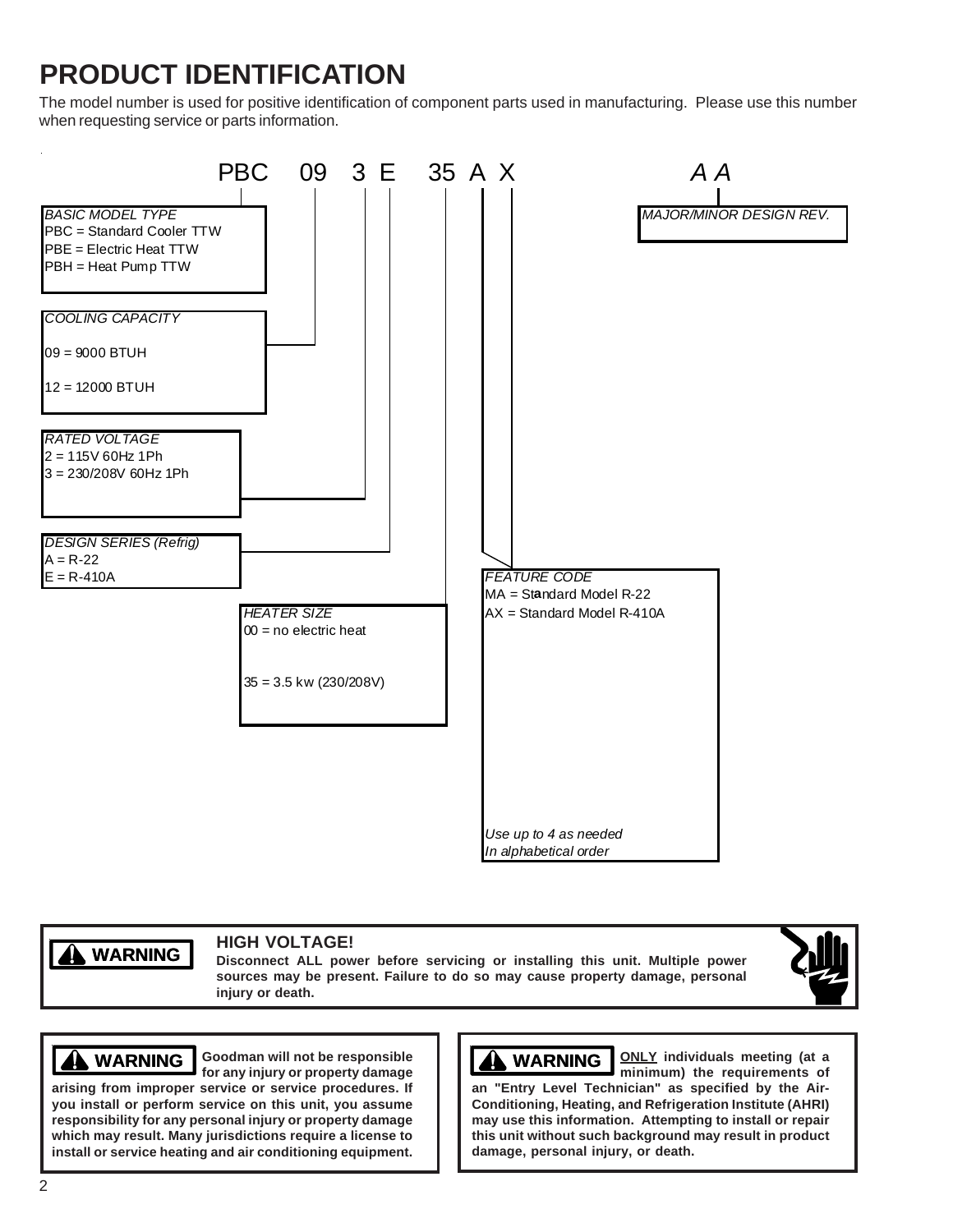## **PRODUCT IDENTIFICATION**

The model number is used for positive identification of component parts used in manufacturing. Please use this number when requesting service or parts information.

> PBC092E00AX PBC122E00AX

PBC093E00AX PBC123E00AX

PBE093E35AX PBE123E35AX

PBH092E12AX PBH093E35AX PBH113E35AX



HIGH VOLTAGE!<br>DISCONNECT ALL POWER BEFORE SERVICING OR<br>INSTALLING THIS UNIT. MULTIPLE POWER<br>SOURCES MAY BE PRESENT. FAILURE TO DO SO<br>MJURY OR DEATH.<br>INJURY OR DEATH.

To avoid death, personal injury or property damage due to electrical shock:

- Observe all local codes and ordinances.
- Disconnect electrical power to unit before servicing.
- Ground appliance properly.
- Check with a qualified electrician if you are not sure this appliance is properly grounded
- 
- DO NOT ground to gas line.<br>• DO NOT ground to cold water pipe if pipe is interrupted by plastic. non-metallic gaskets, or other insulating (non-conducting) materials.
- . DO NOT modify plug on power cord. If plug does not fit electrical outlet, have proper outlet installed by qualified electrician.
- DO NOT have a fuse in the neutral or ground circuit. A fuse in the neutral or ground circuit could result in an electrical shock.
- DO NOT use an extension cord with this appliance.
- DO NOT use an adapter plug with this appliance.
- DO NOT pinch power cord
- DO NOT REMOVE warning tag from power cord.

#### **WARNING**

**HIGH TEMPERATURE STRESS HAZARD** This room air conditioner is not meant to provide unattended cooling or life support for persons or animals that are unable to react to failure of the product.

The failure of an unattended air conditioner may result in extreme heat in the conditioned space causing overheating or death of persons or animals.

Precautions must be taken to ward off or guard against such an occurrence.



**The United States Environmental Protection Agency ("EPA") has issued various regulations regarding the introduction and disposal of refrigerants introduced into this unit. Failure to follow these regulations may harm the environment and can lead to the imposition of substantial fines. These regulations may vary by jurisdiction. Should questions arise, contact your local EPA office.**

**appliance.**



**Do not connect or use any device that is not design certified by Goodman for use with this unit.**

**Serious property damage, personal injury, reduced unit performance and/or hazardous conditions may result from the use of such non-approved devices.**

**WARNING**

**WARNING To prevent the risk of property damage, personal injury, or death, do not store combustible materials or use gasoline or other flammable liquids or vapors in the vicinity of this**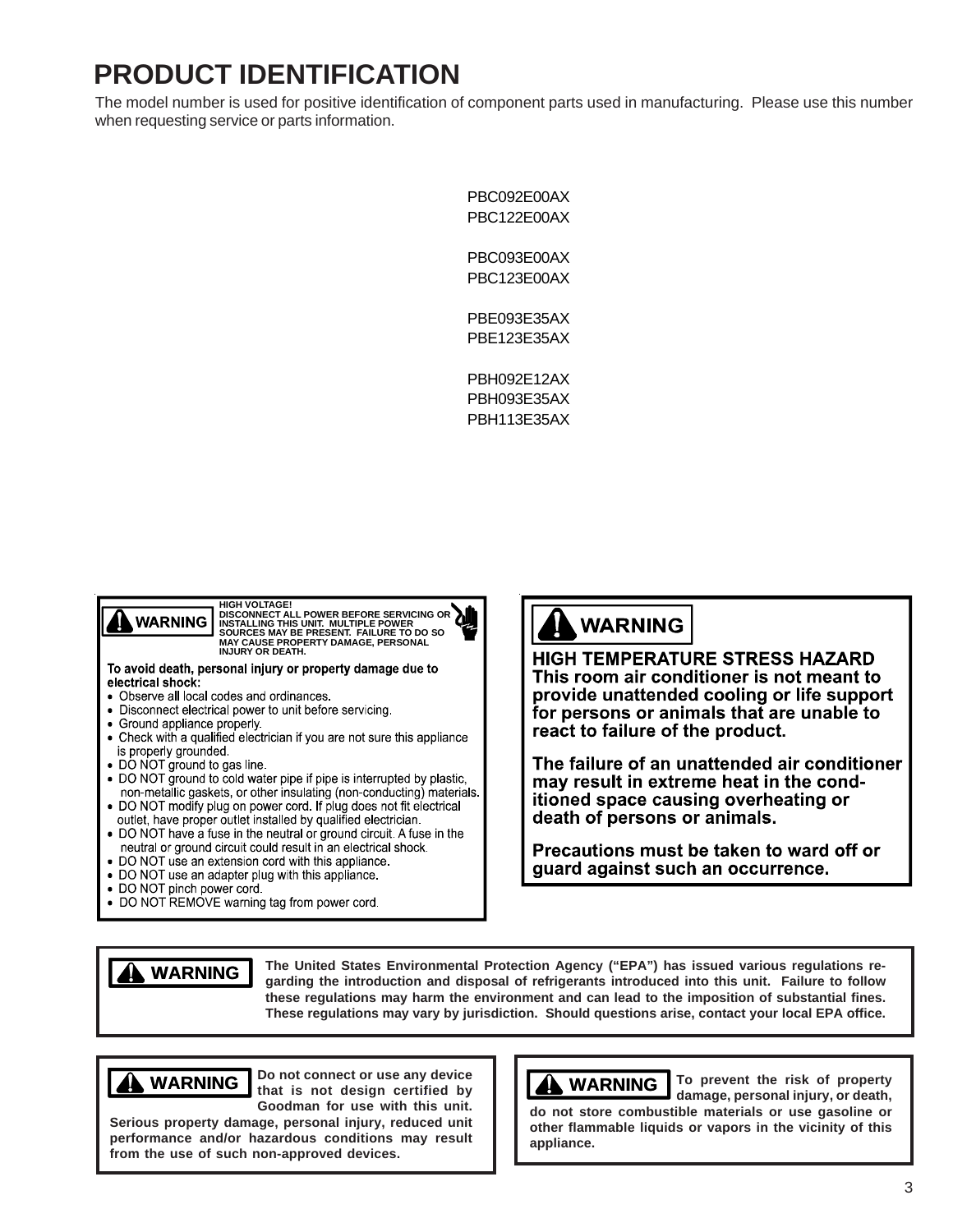# **PRODUCT DESIGN**

PBC, PBE and PBH through-the-wall room air conditioners are designed for window installations in residential applications and are available in 9,000 through 18,000 BTUH sizes. They are designed for 208/230/115 volt single phase applications.

The provided filter must be installed and under no circumstances should the unit be operated without the filter in place.

#### *Location and Clearances*

Be sure electrical service is adequate for chosen model of air conditioner or heat pump. Complete electrical rating for unit is found on serial plate located behind front grille. Electrical outlet must be close enough to unit for power cord to reach without strain.

Air conditioner should be the only appliance on individual circuit.

For personal safety and to avoid possible damage to appliance or home, observe all safety instructions.

#### **NOTES:**

- 1. Mechanical experience is required to install the air conditioner or heat pump.
- 2. Installation can take from 1 to 3 hours, depending on installer's knowledge and skill.
- 3. If you encounter problems during installation, call our consumer information line toll-free at 1-877-376-0214 (U.S. and Canada only). If your problem cannot be resolved by phone, contact an authorized Amana® brand servicer. *Contact and service will be at your expense.*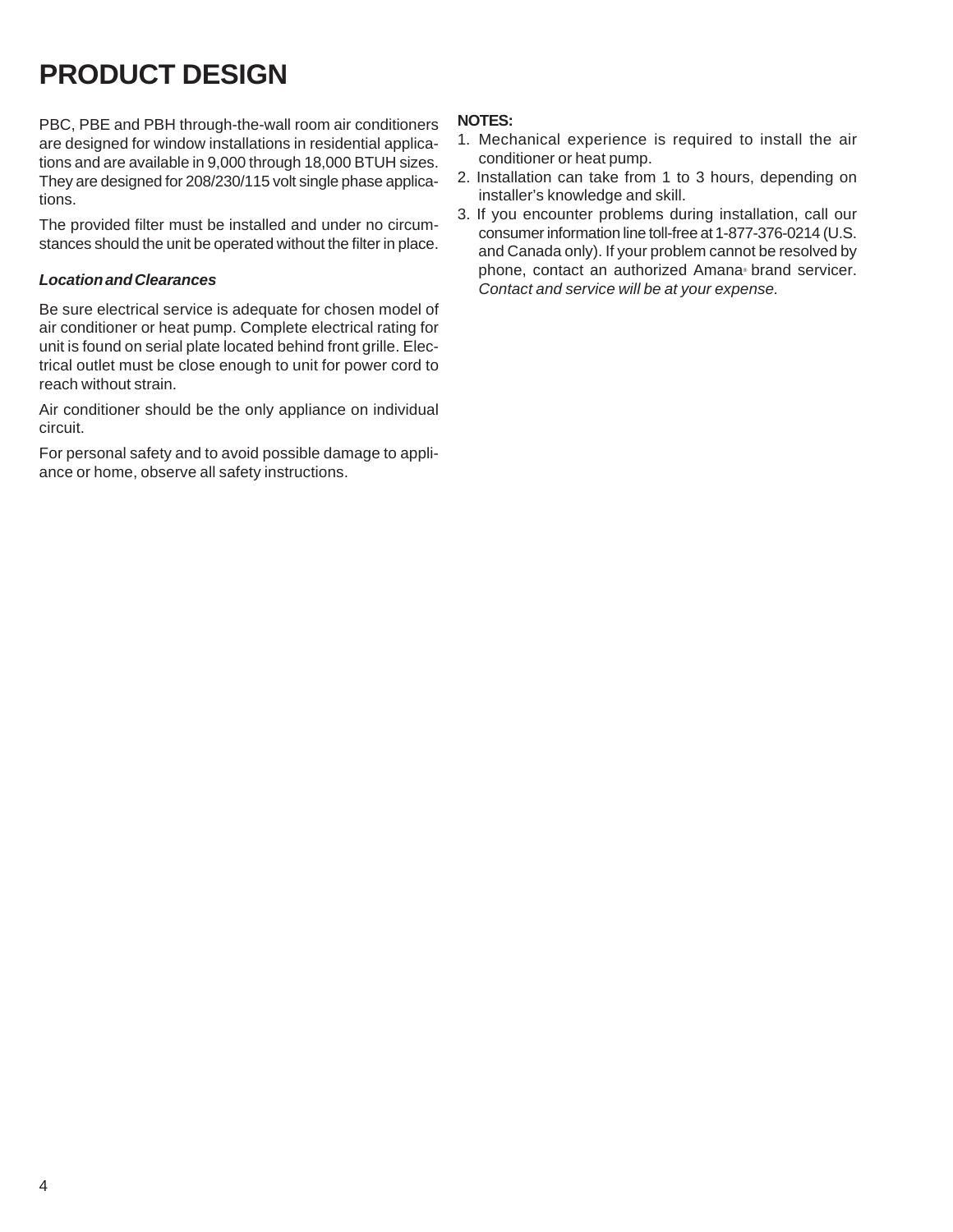#### **SPECIFICATIONS**

## **PBC\*\*\*E00AX**

| <b>MODEL</b>                     | PBC092E00AX             | <b>PBC122E00AX</b>      | PBC093E00AX           | <b>PBC123E00AX</b>    |
|----------------------------------|-------------------------|-------------------------|-----------------------|-----------------------|
| Cooling (BTU's)                  | 9200                    | 11800                   | 9200<br>8900          | 11800<br>11400        |
| @ EER                            | 9.8                     | 9.4                     | 9.8                   | 9.8                   |
| <b>Cooling Watts</b>             | 940                     | 1260                    | $940 - 910$           | 1200 - 1160           |
| Cooling Amps                     | 8.6                     | 11.6                    | $4.4 - 4.7$           | $5.6 - 6.0$           |
| Voltage                          | 115                     | 115                     | 230 - 208             | 230 - 208             |
| Plug Type                        | Parallel                | Parallel                | Tandem                | Tandem                |
| Power Cord Rating                | 15 amp                  | 15 amp                  | 15 amp                | 15 amp                |
| Power Cord Type                  | <b>LCDI</b>             | <b>LCDI</b>             | <b>LCDI</b>           | <b>LCDI</b>           |
| Power Cord length                | 8 feet                  | 8 feet                  | 6 feet                | 6 feet                |
| Dehumidification: pints / hour   | 41 oz./hr               | 55 oz./hr               | 41 oz./hr             | 55 oz./hr             |
| Fan Speeds                       |                         |                         |                       |                       |
| CFM cooling: High-Low            | 275                     | 275                     | 275                   | 275                   |
| Fan Only Speed                   | 3 Speed                 | 3 Speed                 | 3 Speed               | 3 Speed               |
| Controls                         |                         |                         |                       |                       |
| Thermostat temp. range           | $64^\circ$ - $86^\circ$ | $64^\circ$ - $86^\circ$ | $64^\circ - 86^\circ$ | $64^\circ - 86^\circ$ |
| Outercase : insulation panels    | PBWS01A                 | PBWS01A                 | PBWS01A               | PBWS01A               |
| Condensate Drain Spout           | Yes on Outercase        | Yes on Outercase        | Yes on Outercase      | Yes on Outercase      |
| Thermostatic Drain Valve         | Yes                     | Yes                     | Yes                   | Yes                   |
| Adjustable changeover thermostat | $---$                   | $---$                   | $\cdots$              | ---                   |
| <b>Chassis Size</b>              | 26" TTW                 | <b>26" TTW</b>          | 26" TTW               | 26" TTW               |
| Chassis Heighth                  | 15.625"                 | 15.625"                 | 15.625"               | 15.625"               |
| Chassis Width                    | 26"                     | 26"                     | 26"                   | 26"                   |
| Chassis Depth                    | 16.875"                 | 16.875"                 | 16.875"               | 16.875"               |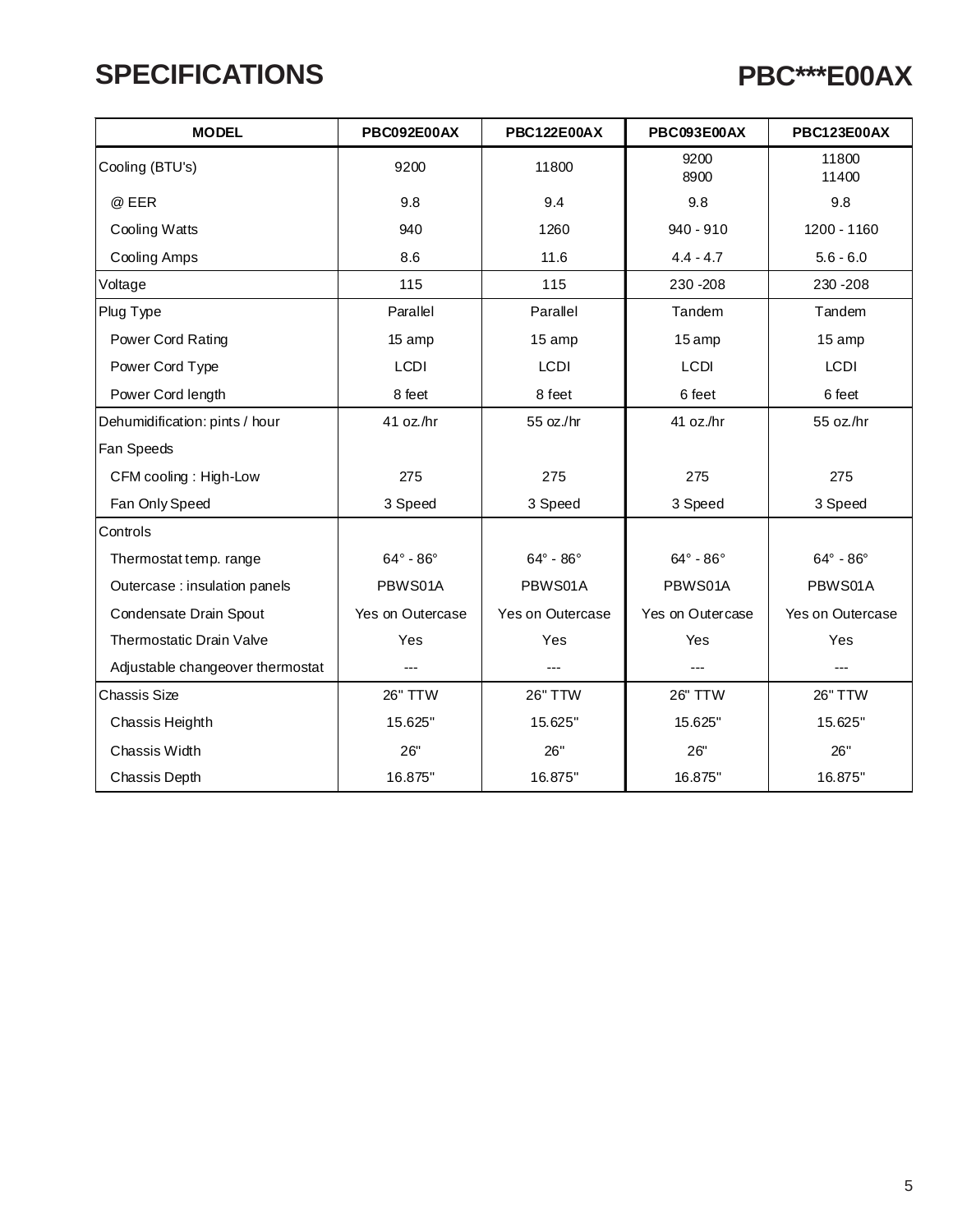### **SPECIFICATIONS PBE\*\*\*E00AX**

| <b>MODEL</b>                     | PBE093E35AX             | PBE123E35AX           |  |  |  |  |  |
|----------------------------------|-------------------------|-----------------------|--|--|--|--|--|
| Cooling (BTU's)                  | 9200<br>8900            | 11800<br>11400        |  |  |  |  |  |
| @ EER                            | 9.8                     | 9.8                   |  |  |  |  |  |
| <b>Cooling Watts</b>             | 940 - 910               | 1200 - 1160           |  |  |  |  |  |
| Cooling Amps                     | $4.4 - 4.7$             | $5.6 - 6.0$           |  |  |  |  |  |
| <b>Electric Heat</b>             | 11000 - 9000            | 11000 - 9000          |  |  |  |  |  |
| <b>Electric Heat Watts</b>       | 3500 - 2900             | 3500 - 2900           |  |  |  |  |  |
| <b>Electric Heat Amps</b>        | 15/14                   | 15/14                 |  |  |  |  |  |
| Heatpump                         |                         |                       |  |  |  |  |  |
| Heatpump Watts                   |                         |                       |  |  |  |  |  |
| Heatpump Amps                    |                         |                       |  |  |  |  |  |
| Fan Watts Indoor                 | 64 Indoor               | 64 Indoor             |  |  |  |  |  |
| Fan Watts Outdoor                | 123 Outdoor             | 123 Outdoor           |  |  |  |  |  |
| Voltage                          | 230 - 208               | 230 - 208             |  |  |  |  |  |
| Plug Type                        | Perpendicular           | Perpendicular         |  |  |  |  |  |
| Power Cord Rating                | 20 amp                  | 20 amp                |  |  |  |  |  |
| Power Cord Type                  | <b>LCDI</b>             | <b>LCDI</b>           |  |  |  |  |  |
| Power Cord length                | 6 feet                  | 6 feet                |  |  |  |  |  |
| Dehumidification: pints / hr.    | 41 oz./hr               | 55 oz./hr             |  |  |  |  |  |
| Fan Speeds                       |                         |                       |  |  |  |  |  |
| CFM cooling: High-Low            | $265/-$                 | $265/-$               |  |  |  |  |  |
| Fan Only Speed                   | 3 Speed                 | 3 Speed               |  |  |  |  |  |
| Controls                         |                         |                       |  |  |  |  |  |
| Thermostat temp. range           | $64^\circ$ - $86^\circ$ | $64^\circ - 86^\circ$ |  |  |  |  |  |
| Outercase: insulation panels     | PBWS01A                 | PBWS01A               |  |  |  |  |  |
| Condensate Drain Spout           | Yes on Outercase        | Yes on Outercase      |  |  |  |  |  |
| Thermostatic Drain Valve         | Yes                     | Yes                   |  |  |  |  |  |
| Adjustable changeover thermostat |                         |                       |  |  |  |  |  |
| Chassis Size                     | 26"                     | 26"                   |  |  |  |  |  |
| Chassis Heighth                  | 15.625"                 | 15.625"               |  |  |  |  |  |
| Chassis Width                    | 26"                     | 26"                   |  |  |  |  |  |
| Chassis Depth                    | 16.875"                 | 16.875"               |  |  |  |  |  |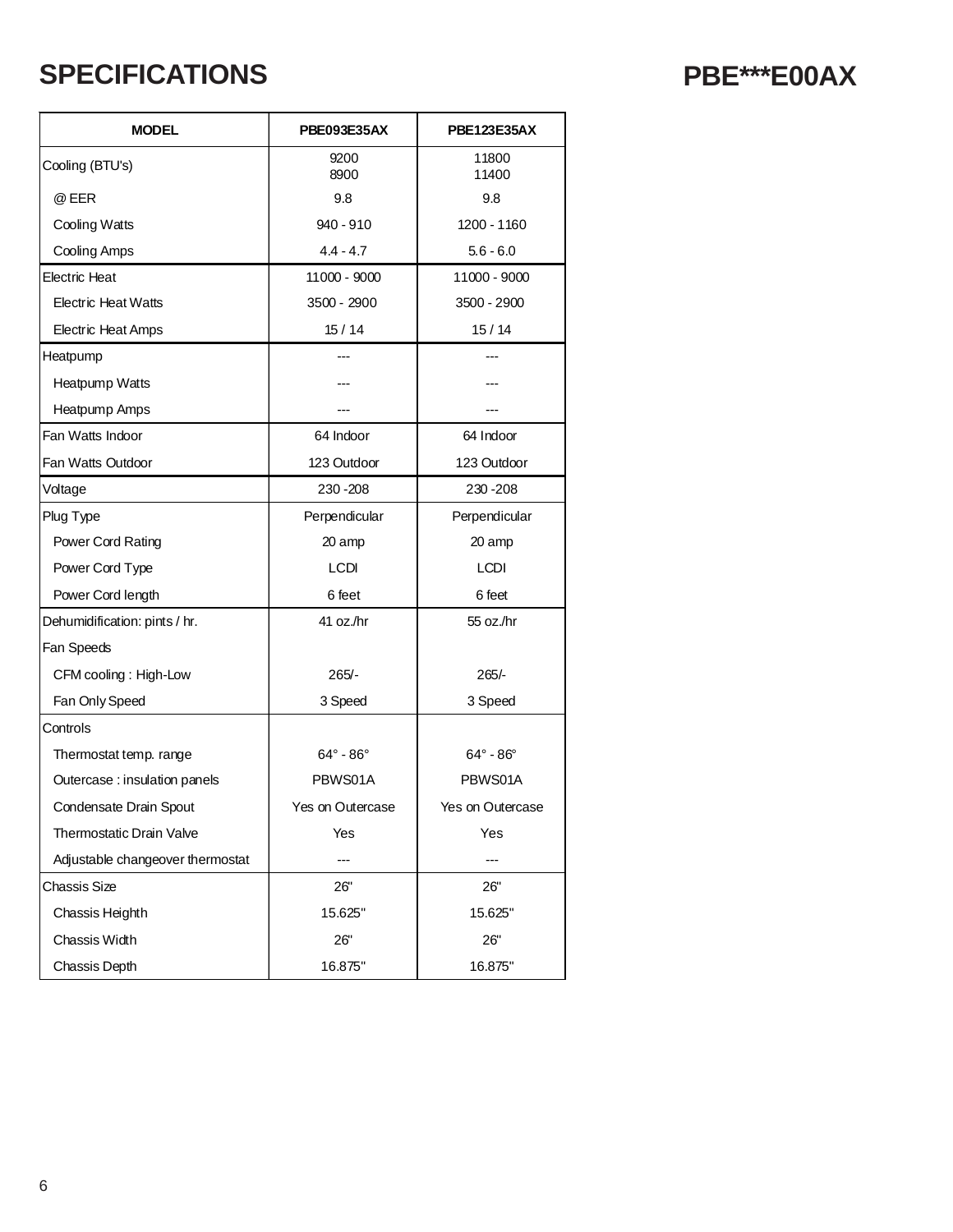#### **SPECIFICATIONS**

#### **PBH\*\*\*E00AX**

| <b>MODEL</b>                     | <b>PBH092E12AX</b>    | <b>PBH093E35AX</b>      | PBH113E35AX             |  |  |
|----------------------------------|-----------------------|-------------------------|-------------------------|--|--|
| Cooling (BTU's)                  | 9000                  | 9000<br>8700            | 11500<br>11100          |  |  |
| @ EER                            | 9.4                   | 9.4                     | 9.4                     |  |  |
| Cooling Watts                    | 960                   | $960 - 930$             | 1220 - 1180             |  |  |
| Cooling Amps                     | 8.8                   | $4.5 - 4.8$             | $5.7 - 6.2$             |  |  |
| Electric Heat                    | 3900                  | 11000 - 9000            | 11000 - 9000            |  |  |
| <b>Electric Heat Watts</b>       | 1150                  | 3500 - 2900             | 3500 - 2900             |  |  |
| <b>Electric Heat Amps</b>        | 11                    | 15/14                   | 15/14                   |  |  |
| Heatpump (BTU's)                 | 8500                  | 8500<br>8200            | 11000<br>10700          |  |  |
| @ C.O.P.                         | 2.9                   | 2.9                     | 2.7                     |  |  |
| Heatpump Watts                   | 860                   | 860 - 830               | 1195 - 1160             |  |  |
| Heatpump Amps                    | 7.7                   | $4.0 - 4.2$             | $5.2 - 5.6$             |  |  |
| Fan Watts Indoor                 | 64 Indoor             | 64 Indoor               | 64 Indoor               |  |  |
| Fan Watts Outdoor                | 123 Outdoor           | 123 Outdoor             | 123 Outdoor             |  |  |
| Voltage                          | 115                   | 230 - 208               | 230 - 208               |  |  |
| Plug Type                        | Parallel              | Perpendicular           | Perpendicular           |  |  |
| Power Cord Rating                | 15 amp                | 20amp                   | 20amp                   |  |  |
| Power Cord Type                  | <b>LCDI</b>           | <b>LCDI</b>             | LCDI                    |  |  |
| Power Cord length                | 8 feet                | 6 feet                  | 6 feet                  |  |  |
| Dehumidification: pints / hr.    | 41 oz./hr             | 41 oz./hr               | 55 oz./hr               |  |  |
| Fan Speeds                       |                       |                         |                         |  |  |
| CFM cooling : High-Low           | $265/-$               | $265/-$                 | $265/-$                 |  |  |
| Fan Only Speed                   | 3 Speed               | 3 Speed                 | 3 Speed                 |  |  |
| Controls                         |                       |                         |                         |  |  |
| Thermostat temp. range           | $64^\circ - 86^\circ$ | $64^\circ$ - $86^\circ$ | $64^\circ$ - $86^\circ$ |  |  |
| Outercase : insulation panels    | PBWS01A               | PBWS01A                 | PBWS01A                 |  |  |
| Condensate Drain Spout           | Yes on Outercase      | Yes on Outercase        | Yes on Outercase        |  |  |
| Thermostatic Drain Valve         | Yes                   | Yes                     | Yes                     |  |  |
| Adjustable changeover thermostat | Yes                   | Yes                     | Yes                     |  |  |
| Chassis Size                     | 26"                   | 26"                     | 26"                     |  |  |
| Chassis Heighth                  | 15.625"               | 15.625"                 | 15.625"                 |  |  |
| Chassis Width                    | 26"                   | 26"                     | 26"                     |  |  |
| Chassis Depth                    | 16.875"               | 16.875"                 | 16.875"                 |  |  |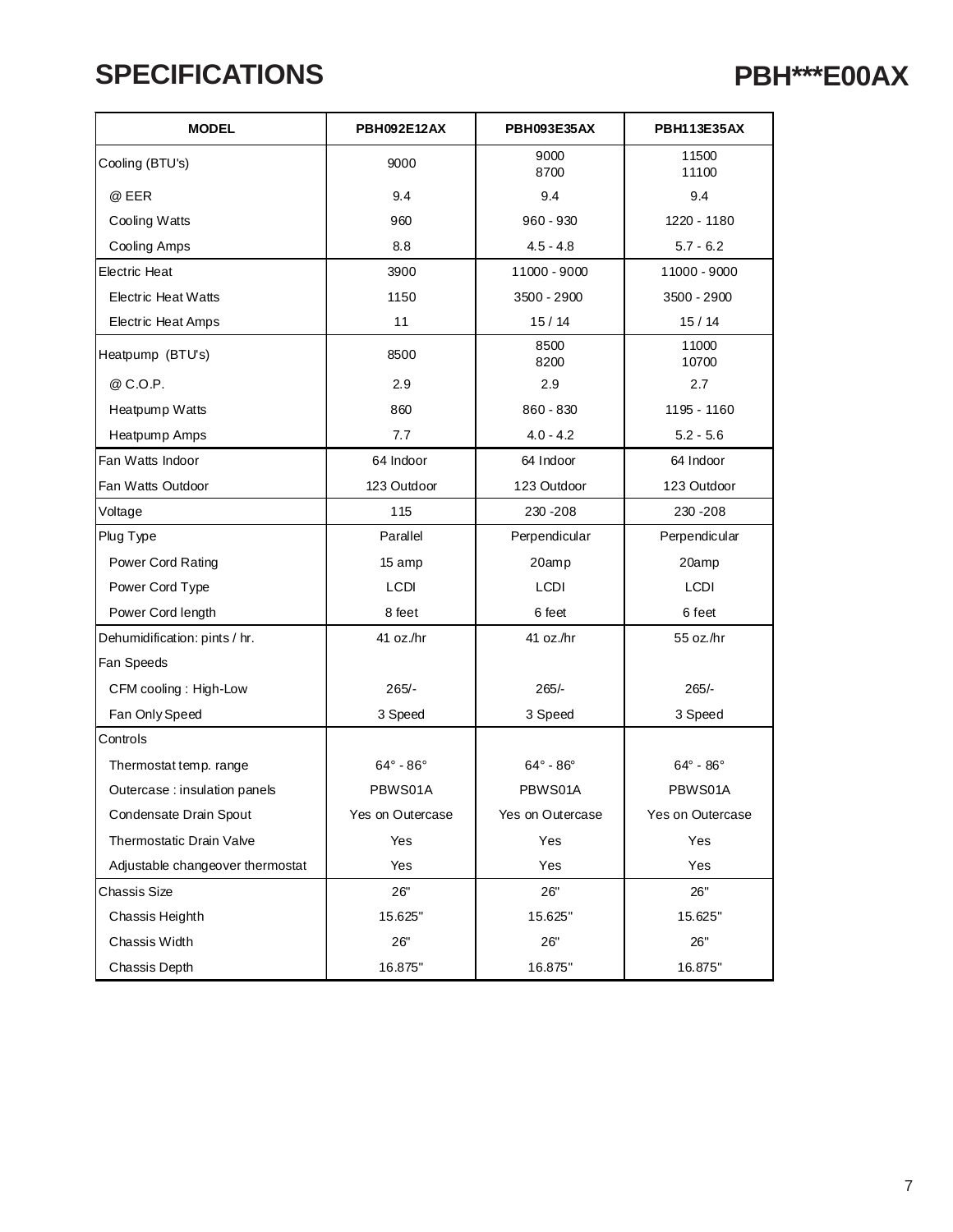#### **PBC\*\*\*E00AX**

|                     | <b>SHR</b>                       | 5    | $\overline{0}$ | $\overline{100}$ | 89   | 89            | 85            | 86    | $\frac{8}{3}$   | 67    | 29               | 102                 | $\overline{100}$ | 52            | 73             | 89                  | 35    | $\frac{8}{3}$ | 8     |
|---------------------|----------------------------------|------|----------------|------------------|------|---------------|---------------|-------|-----------------|-------|------------------|---------------------|------------------|---------------|----------------|---------------------|-------|---------------|-------|
|                     | <b>BTUH</b><br><b>NES</b><br>115 | 5860 | 7330           | 7630             | 4760 | 5595          | 6745          | 3295  | 4390            | 5485  | 7645             | 9055                | 9540             | 5950          | 7345           | 8825                | 4175  | 5580          | 7000  |
|                     | <b>TOTAL</b><br><b>BTUH</b>      | 7235 | 7330           | 7630             | 8185 | 8080          | 7970          | 9235  | 9095            | 8940  | 8770             | 8875                | 9540             | 10365         | 10130          | 9915                | 11825 | 11535         | 11260 |
|                     | <b>SHR</b>                       | 54   | 3              | $\overline{100}$ | 55   | 89            | $\frac{8}{4}$ | 86    | $\overline{4}$  | 60    | 82               | 50                  | $\overline{00}$  | 99            | $\overline{C}$ | 85                  | 35    | 47            | 60    |
|                     | <b>BTUH</b><br><b>SEN</b><br>105 | 6100 | 7210           | 8050             | 4860 | 5875          | 7170          | 3520  | 4615            | 5710  | 8035             | 9465                | 10230            | 6300          | 7675           | 9160                | 4495  | 5930          | 7375  |
|                     | <b>TOTAL</b><br><b>BTUH</b>      | 7745 | 7720           | 8050             | 8760 | 8650          | 8505          | 9860  | 9725            | 9575  | 9810             | 9750                | 10230            | 11230         | 11025          | 10820               | 12725 | 12530         | 12265 |
|                     | <b>SHR</b>                       | 77   | $\overline{5}$ | $\overline{100}$ | 54   | 89            | 82            | 36    | $\overline{47}$ | 58    | 79               | 94                  | $\overline{00}$  | 55            | 89             | $\overline{\infty}$ | 35    | 47            | 58    |
| <b>OUTDOOR TEMP</b> | <b>BTUH</b><br><b>SEN</b><br>8   | 6335 | 7450           | 8420             | 5065 | 6085          | 7445          | 3735  | 4835            | 5930  | 8370             | 9825                | 10880            | 6660          | 7990           | 9500                | 4780  | 6220          | 7670  |
|                     | TOTAL<br><b>BTUH</b>             | 8230 | 8195           | 8420             | 9375 | 9200          | 9120          | 10450 | 10335           | 10190 | 10535            | 10495               | 10880            | 12100         | 11800          | 11705               | 13515 | 13335         | 13165 |
|                     | <b>SHR</b>                       | 76   | 89             | $\overline{100}$ | 54   | 57            | 79            | 36    | 46              | 57    | $\overline{100}$ | $\overline{5}$      | $\overline{100}$ | 54            | 66             | 79                  | 35    | 46            | 57    |
|                     | <b>SEN<br/>BTUH</b><br>85        | 6555 | 7675           | 8775             | 5265 | 6510          | 7575          | 3950  | 5045            | 6140  | 11175            | 10140               | 11410            | 6895          | 8290           | 9750                | 5070  | 6510          | 7950  |
|                     | TOTAL<br>BTUH                    | 8675 | 8630           | 8775             | 9815 | 9720          | 9560          | 11030 | 10905           | 10765 | 11175            | 11130               | 11410            | 12660         | 12520          | 12315               | 14290 | 14120         | 13930 |
|                     | <b>Bad</b><br><b>TNE</b>         | 75   | 8              | 88               | 75   | 8             | 88            | 75    | $\pmb{\otimes}$ | 88    | 75               | $\pmb{\mathcal{S}}$ | 88               | 75            | 8              | 88                  | 75    | 8             | 88    |
|                     | ID WB<br>$\overline{\mathbf{z}}$ |      | 61             |                  |      | 67            |               |       | 73              |       |                  | 61                  |                  |               | 57             |                     |       | 73            |       |
|                     | <b>MODEL</b>                     |      |                |                  |      | <b>bBC033</b> |               |       |                 |       |                  |                     |                  | <b>PBC123</b> |                |                     |       |               |       |

PBC "E" MODEL 230V **PBC "E" MODEL 230V**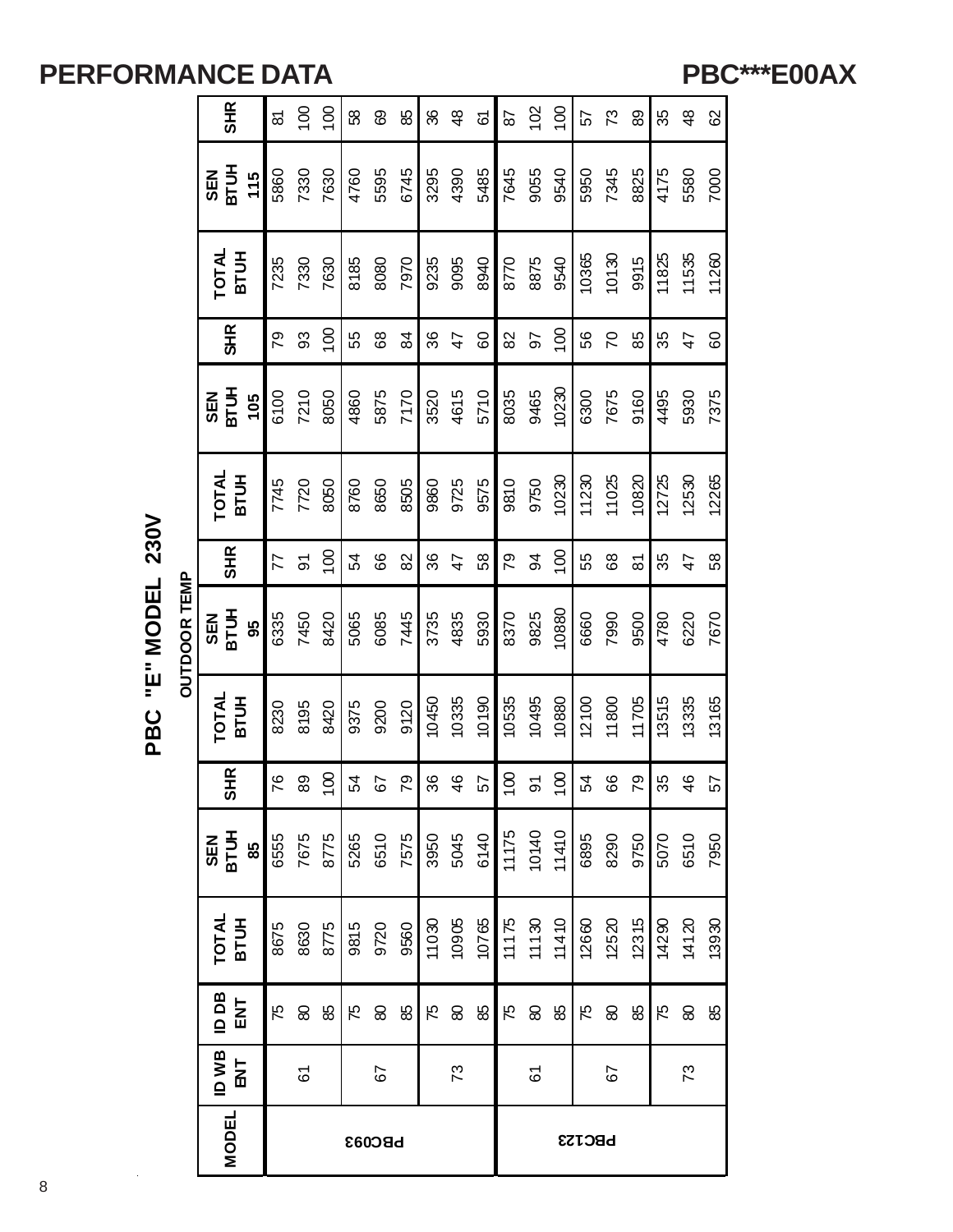**PBC\*\*\*E00AX**

| <b>SHR</b>                  | 80   | $\frac{8}{1}$ | $\overline{100}$ | 57   | $^{\circ}$    | $\overline{8}$ | 34    | 47    | $\rm ^{\rm o}$ | 87               | 102            | 100              | 56            | $\overline{7}$ | 89    | 33    | $\overline{4}$ | 61    |
|-----------------------------|------|---------------|------------------|------|---------------|----------------|-------|-------|----------------|------------------|----------------|------------------|---------------|----------------|-------|-------|----------------|-------|
| SEN<br>BTUH<br>$115$        | 5560 | 7030          | 7330             | 4460 | 5295          | 6445           | 2995  | 4090  | 5185           | 7245             | 8655           | 9140             | 5550          | 6945           | 8420  | 3775  | 5180           | 6600  |
| TOTAL<br><b>BTUH</b>        | 6935 | 7030          | 7330             | 7885 | 7780          | 7676           | 8935  | 8795  | 8640           | 8370             | 8475           | 9140             | 9965          | 9730           | 9515  | 11425 | 11135          | 10860 |
| <b>SHR</b>                  | 78   | 93            | $\overline{100}$ | 54   | 79            | 84             | 34    | 46    | 58             | $\overline{8}$   | 56             | 100              | 54            | 68             | 84    | 33    | $\frac{6}{4}$  | 59    |
| SEN<br>BTUH<br>105          | 5800 | 6910          | 7750             | 4560 | 5575          | 6870           | 3220  | 4315  | 5410           | 7635             | 9065           | 9830             | 5900          | 7275           | 8760  | 4095  | 5530           | 6975  |
| <b>TOTAL</b><br><b>BTUH</b> | 7445 | 7420          | 7750             | 8460 | 8350          | 8205           | 9560  | 9425  | 9275           | 9410             | 9350           | 9830             | 10830         | 10625          | 10420 | 12325 | 12130          | 11865 |
| <b>SHR</b>                  | 76   | 5             | $\overline{0}0$  | 53   | 65            | $\overline{8}$ | 34    | 45    | 57             | 79               | 93             | $\overline{100}$ | 53            | 67             | 80    | 33    | 45             | 57    |
| SEN<br>BTUH<br>95           | 6035 | 7150          | 8120             | 4765 | 5785          | 7145           | 3435  | 4535  | 5630           | 7970             | 9425           | 10480            | 6260          | 7590           | 9095  | 4380  | 5820           | 7270  |
| <b>TOTAL</b><br><b>BTUH</b> | 7930 | 7895          | 8120             | 9075 | 8900          | 8820           | 10150 | 10035 | 9890           | 10135            | 10095          | 10480            | 11700         | 11400          | 11305 | 13115 | 12935          | 12765 |
| <b>SHR</b>                  | 75   | 89            | $\overline{100}$ | 52   | 89            | <b>P2</b>      | 34    | 45    | 56             | $\overline{100}$ | $\overline{5}$ | $\overline{100}$ | 53            | 65             | 78    | 34    | 45             | 56    |
| <b>SEN<br/>BTUH</b><br>85   | 6255 | 7375          | 8475             | 4965 | 6210          | 7275           | 3650  | 4745  | 5840           | 10775            | 9740           | 11010            | 6495          | 7890           | 9350  | 4670  | 6110           | 7550  |
| TOTAL<br>BTUH               | 8375 | 8330          | 8475             | 9515 | 9420          | 9260           | 10730 | 10605 | 10465          | 10775            | 10730          | 11010            | 12260         | 12120          | 11915 | 13890 | 13720          | 13530 |
| 1D <sub>DB</sub><br>더       | 75   | $80$          | 85               | 75   | 80            | 85             | 75    | $80$  | 85             | 75               | $80$           | 85               | 75            | 80             | 85    | 75    | 80             | 85    |
| ID WB<br>군<br>대             |      | 61            |                  |      | 67            |                |       | 73    |                |                  | 61             |                  |               | 59             |       |       | 73             |       |
| <b>MODEL</b>                |      |               |                  |      | <b>bBC033</b> |                |       |       |                |                  |                |                  | <b>PBC123</b> |                |       |       |                |       |

PBE "E" MODEL 208V **PBE "E" MODEL 208V**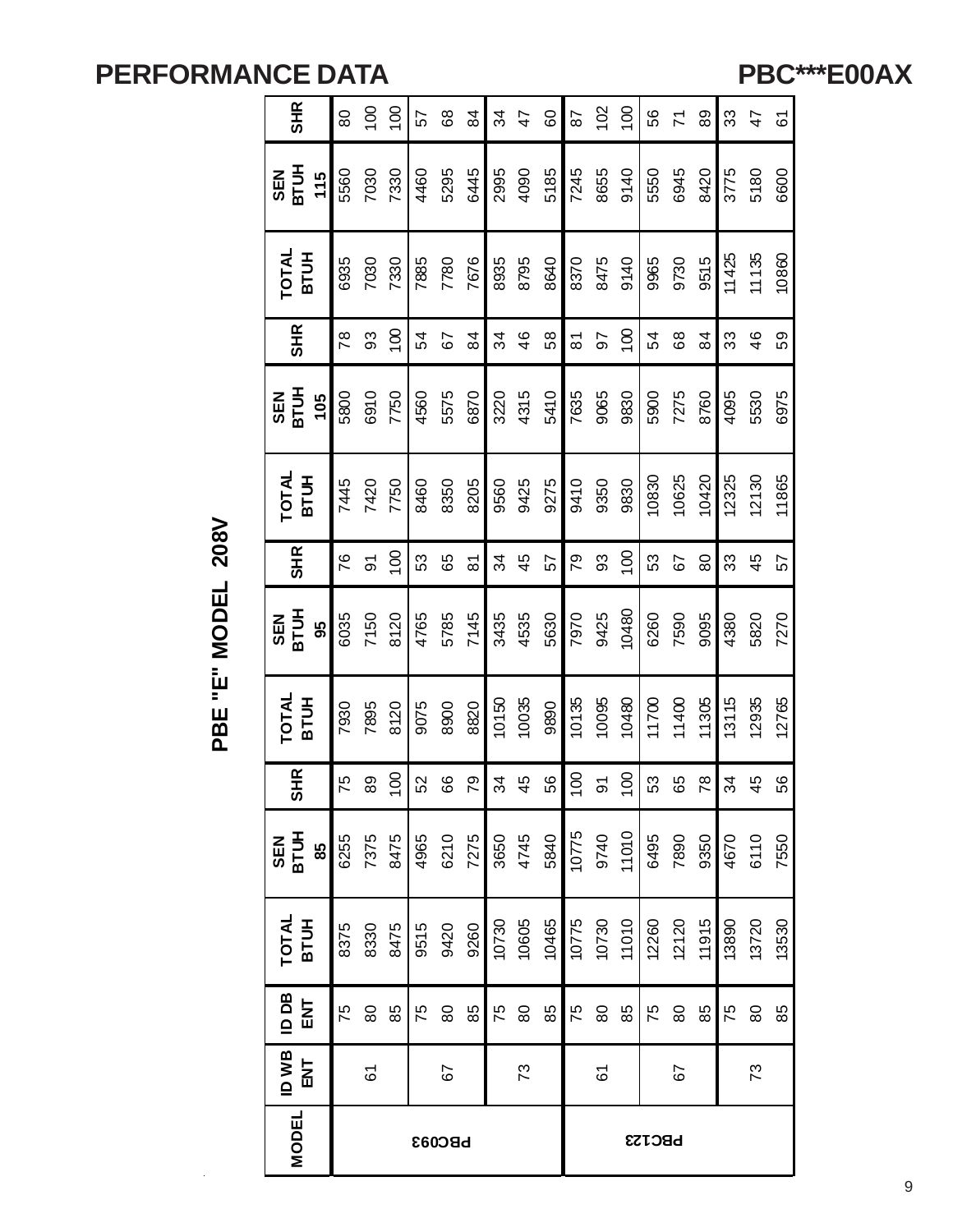#### **PBE\*\*\*E00AX**

|                     | <b>MODEL</b>                            |      |                    |                  |      | <b>PBE092</b> |                |                                      |                    |       |                |                 |                  | PBE123 |                 |       |       |               |       |
|---------------------|-----------------------------------------|------|--------------------|------------------|------|---------------|----------------|--------------------------------------|--------------------|-------|----------------|-----------------|------------------|--------|-----------------|-------|-------|---------------|-------|
|                     | <b>ID WB</b><br>$\overline{\mathbf{z}}$ |      | 61                 |                  |      | 67            |                |                                      | 73                 |       |                | 61              |                  |        | 67              |       |       | 73            |       |
|                     | <b>Bad</b><br>$\overline{M}$            | 75   | $\pmb{\mathbb{S}}$ | 88               | 75   | 8             | 88             | 75                                   | $\pmb{\mathbb{S}}$ | 88    | 75             | $\pmb{\otimes}$ | 88               | 75     | $\pmb{\otimes}$ | 88    | 75    | 8             | 88    |
|                     | TOTAL<br>BTUH                           | 8675 | 8630               | 8775             | 9815 | 9720          | 9560           | 11030                                | 10905              | 10765 | 11175<br>11130 |                 | 11410            | 12660  | 12520           | 12315 | 14290 | 14120         | 13930 |
|                     | SEN<br>BTUH<br>85                       | 6555 | 7675               | 8775             | 5265 |               |                | 6510<br>7575<br>3950<br>5045<br>6140 |                    |       | 11175          | 10140           | 11410            | 6895   | 8290            | 9750  | 5070  | 6510          | 7950  |
|                     | <b>SHR</b>                              | 76   | 89                 | $\overline{0}$   | 54   | 57            | 79             | 36                                   | 46                 | 57    | 100            | $\overline{5}$  | $\overline{100}$ | 54     | 66              | 79    | 35    | $\frac{4}{6}$ | 57    |
|                     | TOTAL<br><b>BTUH</b>                    | 8230 | 8195               | 8420             | 9375 | 9200          | 9120           | 10450                                | 10335              | 10190 | 10535          | 10495           | 10880            | 12100  | 11800           | 11705 | 13515 | 13335         | 13165 |
| <b>OUTDOOR TEMP</b> | SEN<br>BTUH<br>95                       | 6335 | 7450               | 8420             | 5065 | 6085          | 7445           | 3735                                 | 4835               | 5930  | 8370           | 9825            | 10880            | 6660   | 7990            | 9500  | 4780  | 6220          | 7670  |
|                     | <b>SHR</b>                              | 77   | $\overline{5}$     | $\overline{100}$ | 54   | 66            | 82             | 36                                   | 47                 | 58    | 79             | 94              | $\overline{0}$   | 55     | 89              | 87    | 35    | 47            | 58    |
|                     | <b>TOTAL</b><br>BTUH                    | 7745 | 7720               | 8050             | 8760 | 8650          | 8505           | 9860                                 | 9725               | 9575  | 9810           | 9750            | 10230            | 11230  | 11025           | 10820 | 12725 | 12530         | 12265 |
|                     | <b>BTUH</b><br><b>NES</b><br>105        | 6100 | 7210               | 8050             | 4860 | 5875          | 7170           | 3520                                 | 4615               | 5710  | 8035           | 9465            | 10230            | 6300   | 7675            | 9160  | 4495  | 5930          | 7375  |
|                     | <b>SHR</b>                              | 79   | 93                 | $\overline{5}$   | 55   | 68            | $\overline{8}$ | 36                                   | 47                 | 60    | 82             | 56              | $\overline{0}$   | 56     | $\overline{C}$  | 85    | 35    | 47            | 60    |
|                     | <b>TOTAL</b><br><b>HULB</b>             | 7235 | 7330               | 7630             | 8185 | 8080          | 7970           | 9235                                 | 9095               | 8940  | 8770           | 8875            | 9540             | 10365  | 10130           | 9915  | 11825 | 11535         | 11260 |
|                     | <b>BTUH</b><br><b>NES</b><br>115        | 5860 | 7330               | 7630             | 4760 | 5595          | 6745           | 3295                                 | 4390               | 5485  | 7645           | 9055            | 9540             | 5950   | 7345            | 8825  | 4175  | 5580          | 7000  |
|                     | <b>SHR</b>                              | 5    | $\frac{8}{1}$      | $\overline{100}$ | 58   | 89            | 85             | 86                                   | $\frac{8}{3}$      | 67    | 56             | 102             | $\overline{100}$ | 57     | ೧೭              | 89    | 35    | Ҿ             | 8     |

"E" MODEL 230V **PBE "E" MODEL 230V** PBE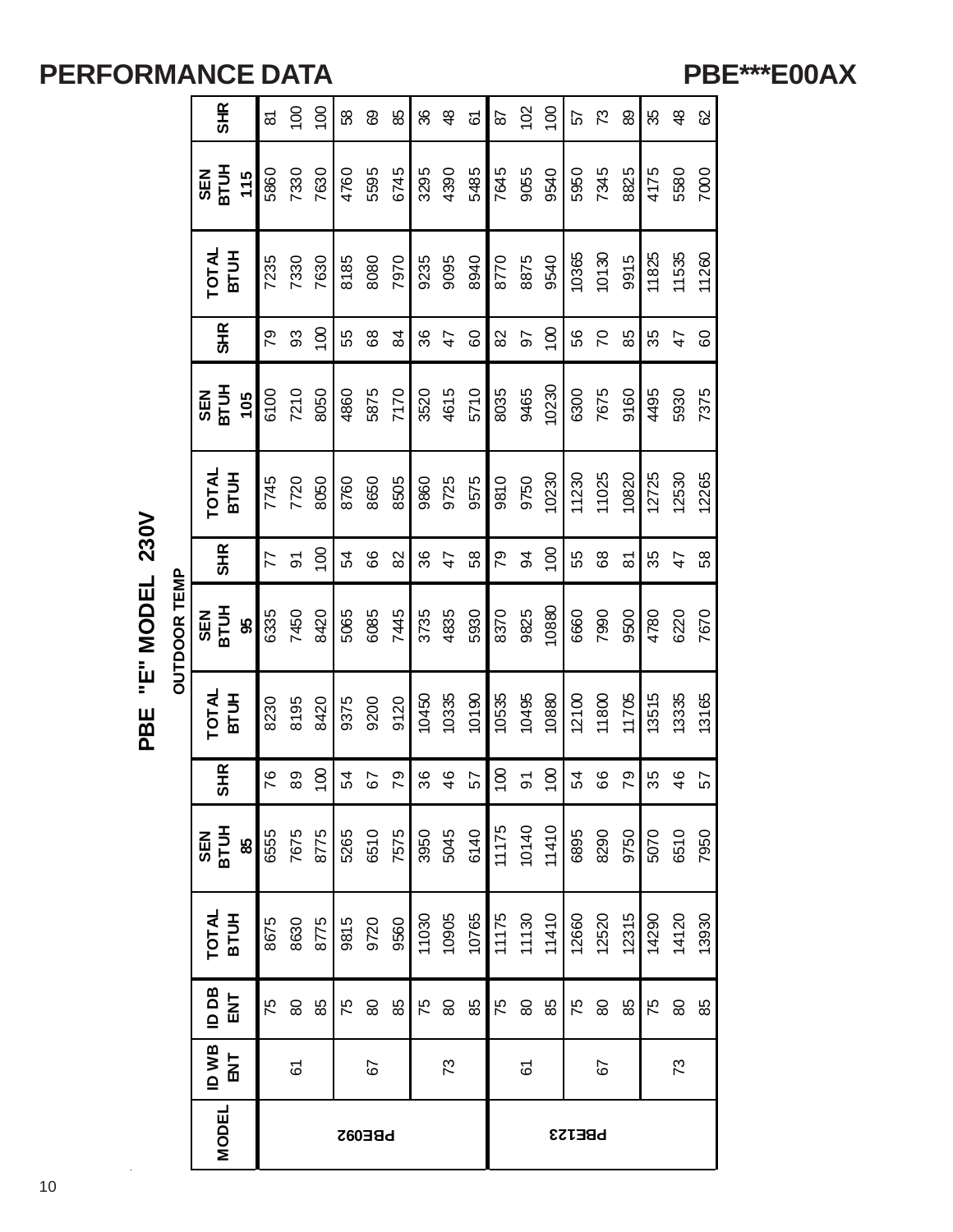**PBE\*\*\*E00AX**

| <b>SHR</b>                  | 80            | $\overline{00}$ | 100              | 57   | 68   | 84                          | 34    | 47    | 60    | 87               | 102           | 100            | 56            | $\overline{z}$ | 89             | 33    | $\frac{4}{7}$ | 61    |
|-----------------------------|---------------|-----------------|------------------|------|------|-----------------------------|-------|-------|-------|------------------|---------------|----------------|---------------|----------------|----------------|-------|---------------|-------|
| <b>SEN<br/>BTUH</b><br>115  | 5560          | 7030            | 7330             | 4460 | 5295 | 6445                        | 2995  | 4090  | 5185  | 7245             | 8655          | 9140           | 5550          | 6945           | 8420           | 3775  | 5180          | 6600  |
| TOTAL<br>BTUH               | 6935          | 7030            | 7330             | 7885 | 7780 | 7676                        | 8935  | 8795  | 8640  | 8370             | 8475          | 9140           | 9965          | 9730           | 9515           | 11425 | 11135         | 10860 |
| <b>SHR</b>                  | 78            | 93              | $\overline{100}$ | 54   | 57   | 84                          | 34    | 46    | 58    | <u>रु</u>        | 56            | $\overline{5}$ | 54            | 68             | $\overline{8}$ | 33    | 46            | 59    |
| <b>SEN<br/>BTUH</b><br>105  | 5800          | 6910            | 7750             | 4560 | 5575 | 6870                        | 3220  | 4315  | 5410  | 7635             | 9065          | 9830           | 5900          | 7275           | 8760           | 4095  | 5530          | 6975  |
| <b>TOTAL</b><br><b>BTUH</b> | 7445          | 7420            | 7750             | 8460 | 8350 | 8205                        | 9560  | 9425  | 9275  | 9410             | 9350          | 9830           | 10830         | 10625          | 10420          | 12325 | 12130         | 11865 |
| <b>SHR</b>                  | 76            | 5               | $\frac{8}{1}$    | 53   | 65   | $\overline{8}$              | 34    | 45    | 57    | 79               | 93            | $\frac{8}{1}$  | 53            | 67             | 80             | 33    | 45            | 57    |
| <b>SEN<br/>BTUH</b><br>95   | 6035          | 7150            | 8120             | 4765 | 5785 | 7145                        | 3435  | 4535  | 5630  | 7970             | 9425          | 10480          | 6260          | 7590           | 9095           | 4380  | 5820          | 7270  |
| <b>TOTAL</b><br><b>BTUH</b> | 7930          | 7895            | 8120             | 9075 | 8900 | 8820                        | 10150 | 10035 | 9890  | 10135            | 10095         | 10480          | 11700         | 11400          | 11305          | 13115 | 12935         | 12765 |
| <b>SHR</b>                  | 75            | 89              | 100              | 52   | 89   | $\mathcal{S}_{\mathcal{L}}$ | 34    | 45    | 56    | $\overline{100}$ | $\mathfrak S$ | 100            | 53            | 65             | $\frac{8}{3}$  | 34    | 45            | 56    |
| SEN<br>BTUH<br>85           | 6255          | 7375            | 8475             | 4965 | 6210 | 7275                        | 3650  | 4745  | 5840  | 10775            | 9740          | 11010          | 6495          | 7890           | 9350           | 4670  | 6110          | 7550  |
| TOTAL<br>BTUH               | 8375          | 8330            | 8475             | 9515 | 9420 | 9260                        | 10730 | 10605 | 10465 | 10775            | 10730         | 11010          | 12260         | 12120          | 11915          | 13890 | 13720         | 13530 |
| ID DB<br><b>ENT</b>         | 75            | $80$            | 85               | 75   | 80   | 85                          | 75    | $80$  | 85    | 75               | $80$          | 85             | 75            | 80             | 85             | 75    | 80            | 85    |
| ID WB<br>ENT                |               | 61              |                  |      | 57   |                             |       | 73    |       | 67<br>61         |               |                |               |                |                |       | 73            |       |
| MODEL                       | <b>bBE093</b> |                 |                  |      |      |                             |       |       |       |                  |               |                | <b>PBE123</b> |                |                |       |               |       |

PBE "E" MODEL 208V **PBE "E" MODEL 208V**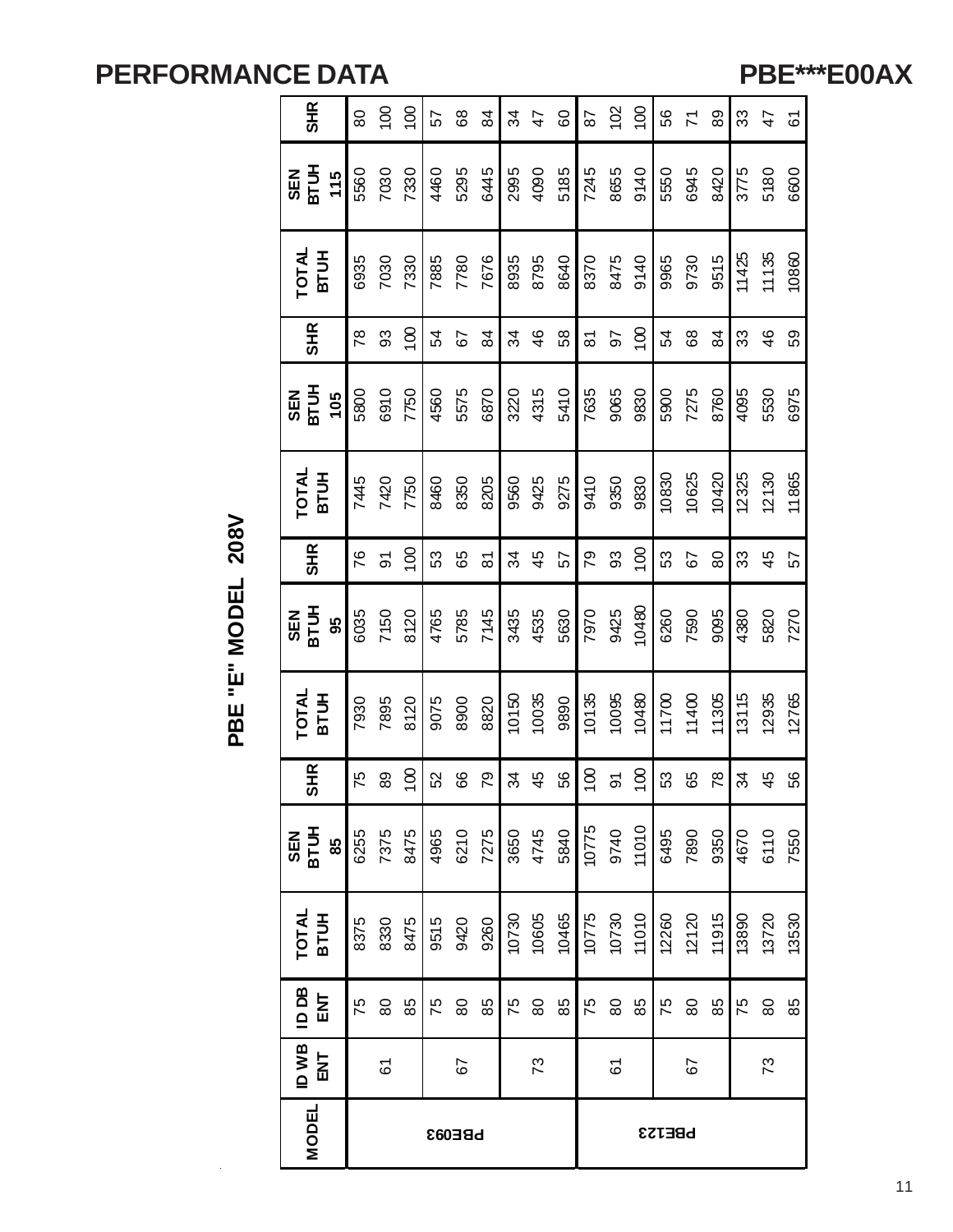**PBH\*\*\*E00AX**

| $\tilde{\bf k}$ |               |
|-----------------|---------------|
| ٦               |               |
| ۹               |               |
|                 |               |
|                 |               |
|                 |               |
| <u>ו</u><br>ג   | ī             |
|                 | ć             |
|                 |               |
|                 | <u>ו</u><br>ק |
| ֦֧֦֧֦֧֦֧֦֧֦֧׆֧  |               |
|                 |               |
| Ĩ.              |               |
|                 |               |
|                 |               |

| <b>SHR</b>                     | 80           | $\overline{0}$                                         | 100            | 58   | 89            | 85   | 36    | $\frac{8}{4}$ | 8     |
|--------------------------------|--------------|--------------------------------------------------------|----------------|------|---------------|------|-------|---------------|-------|
| SEN<br>BTU <del>I</del><br>115 | 5620         | 6990                                                   | 7305           | 4600 | 5370          | 6600 | 3220  | 4250          | 5275  |
| <b>TOTAL</b><br>BTUH           | 7055         | 7010                                                   | 7305           | 7985 | 7875          | 7720 | 9035  | 8890          | 8735  |
| <b>SHR</b>                     | 78           | 92                                                     | $\overline{0}$ | 55   | 79            | 83   | 36    | 47            | 59    |
| SEN<br>BTUH<br>105             | 5860         | 6905                                                   | 7725           | 4700 | 5685          | 6870 | 3445  | 4475          | 5500  |
| <b>국<br/>동료</b>                | 7550         | 7515                                                   | 7725           | 8560 | 8450          | 8295 | 9650  | 9515          | 9365  |
| <b>SHR</b>                     | 76           | 89                                                     | $\overline{0}$ | 54   | 89            | 80   | 36    | $\frac{6}{4}$ | 57    |
| SEN<br>BTU <del>L</del><br>95  | 6100<br>7145 |                                                        | 8120           | 4975 | 5860          | 7145 | 3665  | 4695          | 5720  |
| <b>BTUH</b><br>TOTAL           | 8040         | 7985                                                   | 8120           | 9160 | 9000          | 8910 | 10250 | 10120         | 9975  |
| SHR                            | 74           | 88                                                     | $\frac{8}{1}$  | 53   | 64            | 78   | 36    | 46            | 56    |
| SEN<br>BT 95<br>BT 95          |              | $6320$<br>$7375$<br>$8485$<br>$609$<br>$609$<br>$7285$ |                |      |               |      |       | 3875<br>4905  | 5930  |
| <b>TOTAL</b><br>BTUH           | 8490         | 8425                                                   | 8485           | 9620 | 9505          | 9345 | 10810 | 10680         | 10545 |
| <b>BOD</b><br><b>ENT</b>       | 75           | 80                                                     | 88             | 52   | 8             | 88   | 75    | 8             | 58    |
| ID WB<br>ENT                   |              | 61                                                     |                |      | 67            |      |       | 73            |       |
| <b>MODEL</b>                   |              |                                                        |                |      | <b>PBH092</b> |      |       |               |       |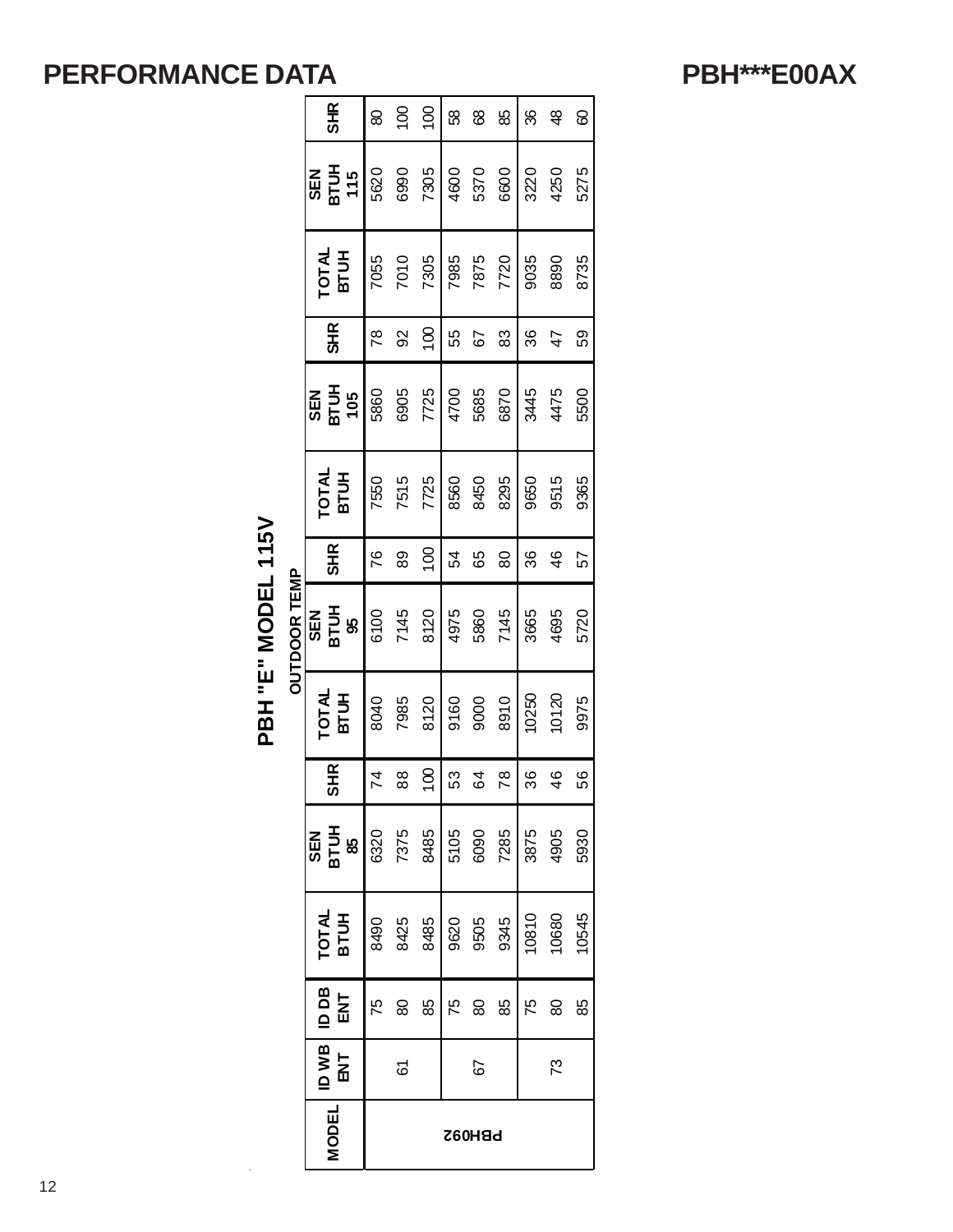**PBH\*\*\*E00AX**

| <b>SHR</b>                              | 80             | $\overline{0}$ | $\overline{100}$ | 89   | 89   | 85   | 86    | $\frac{8}{3}$ | 60    | 85    | $\overline{5}$ | 100              | 57    | 73    | 89                  | 35    | $\frac{8}{3}$  | 8     |
|-----------------------------------------|----------------|----------------|------------------|------|------|------|-------|---------------|-------|-------|----------------|------------------|-------|-------|---------------------|-------|----------------|-------|
| ВТИН<br><b>SEN</b><br>115               | 5620           | 6990           | 7305             | 4600 | 5370 | 6600 | 3220  | 4250          | 5275  | 7450  | 8825           | 9300             | 5800  | 7160  | 8600                | 4070  | 5440           | 6820  |
| TOTAL<br>BTUH                           | 7055           | 7010           | 7305             | 7985 | 7875 | 7720 | 9035  | 8890          | 8735  | 8720  | 8825           | 9300             | 10100 | 9870  | 9660                | 11525 | 11240          | 10975 |
| <b>SHR</b>                              | 78             | 92             | $\overline{100}$ | 55   | 67   | 83   | 36    | 47            | 59    | 82    | 50             | $\overline{100}$ | 56    | 70    | 85                  | 35    | 47             | 60    |
| ВTUH<br><b>SEN</b><br>105               | 5860           | 6905           | 7725             | 4700 | 5685 | 6870 | 3445  | 4475          | 5500  | 7830  | 9225           | 9970             | 6140  | 7480  | 8930                | 4380  | 5780           | 7190  |
| TOTAL<br>BTUH                           | 7550           | 7515           | 7725             | 8560 | 8450 | 8295 | 9650  | 9515          | 9365  | 9560  | 9500           | 9970             | 10940 | 10745 | 10545               | 12400 | 12210          | 11950 |
| <b>SHR</b>                              | 76             | 89             | $\overline{5}$   | 54   | 89   | 80   | 86    | $\frac{4}{6}$ | 57    | 79    | 34             | $\frac{8}{1}$    | 55    | 89    | $\overline{\infty}$ | 35    | $\overline{4}$ | 58    |
| <b>SEN<br/>BTUH</b><br>8                | 6100           | 7145           | 8120             | 4975 | 5860 | 7145 | 3665  | 4695          | 5720  | 8155  | 9575           | 10605            | 6490  | 7785  | 9255                | 4660  | 6065           | 7575  |
| <b>TOTAL</b><br><b>BTUH</b>             | 8040           | 7985           | 8120             | 9160 | 9000 | 8910 | 10250 | 10120         | 9975  | 10265 | 10230          | 10605            | 11790 | 11500 | 11405               | 13170 | 12995          | 12830 |
| <b>SHR</b>                              | $\overline{7}$ | $88\,$         | 100              | 53   | 64   | 78   | 36    | 46            | 56    | 78    | $\overline{5}$ | 100              | 54    | 66    | 79                  | 35    | 46             | 57    |
| SEN<br>BTUH<br>85                       | 6320           | 7375           | 8485             | 5105 | 6090 | 7285 | 3875  | 4905          | 5930  | 8450  | 9880           | 11120            | 6720  | 8080  | 9500                | 4945  | 6345           | 7750  |
| TOTAL<br>BTUH                           | 8490           | 8425           | 8485             | 9620 | 9505 | 9345 | 10810 | 10680         | 10545 | 10890 | 10850          | 11120            | 12335 | 12200 | 12000               | 13930 | 13760          | 13580 |
| <b>Bd</b> OI<br>$\overline{\mathsf{M}}$ | 75             | 8              | 88               | 75   | 8    | 88   | 75    | 8             | 88    | 75    | 8              | 88               | 75    | 8     | 88                  | 75    | 8              | 88    |
| ID WB<br>$\overline{\mathbf{z}}$        |                | 61             |                  |      | 57   |      |       | 73            |       |       | 61             |                  |       | 57    |                     |       | 73             |       |
| <b>MODEL</b>                            | <b>PBH093</b>  |                |                  |      |      |      |       |               |       |       |                | <b>PBH123</b>    |       |       |                     |       |                |       |

PBH "E" MODEL 230V **PBH "E" MODEL 230V**

**OUTDOOR TEMP OUTDOOR TEMP**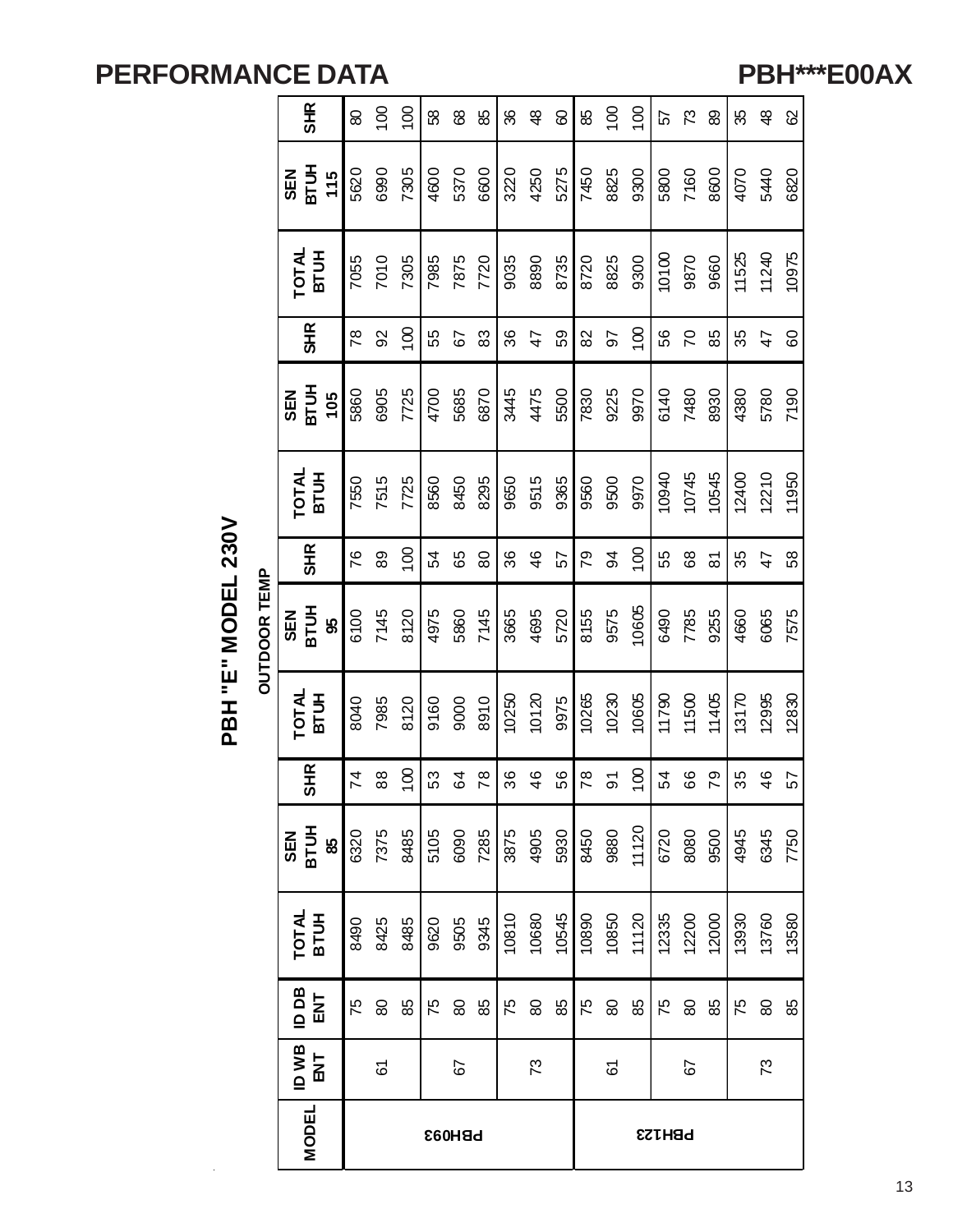**PBH\*\*\*E00AX**

PBH "E" MODEL 208V **PBH "E" MODEL 208V**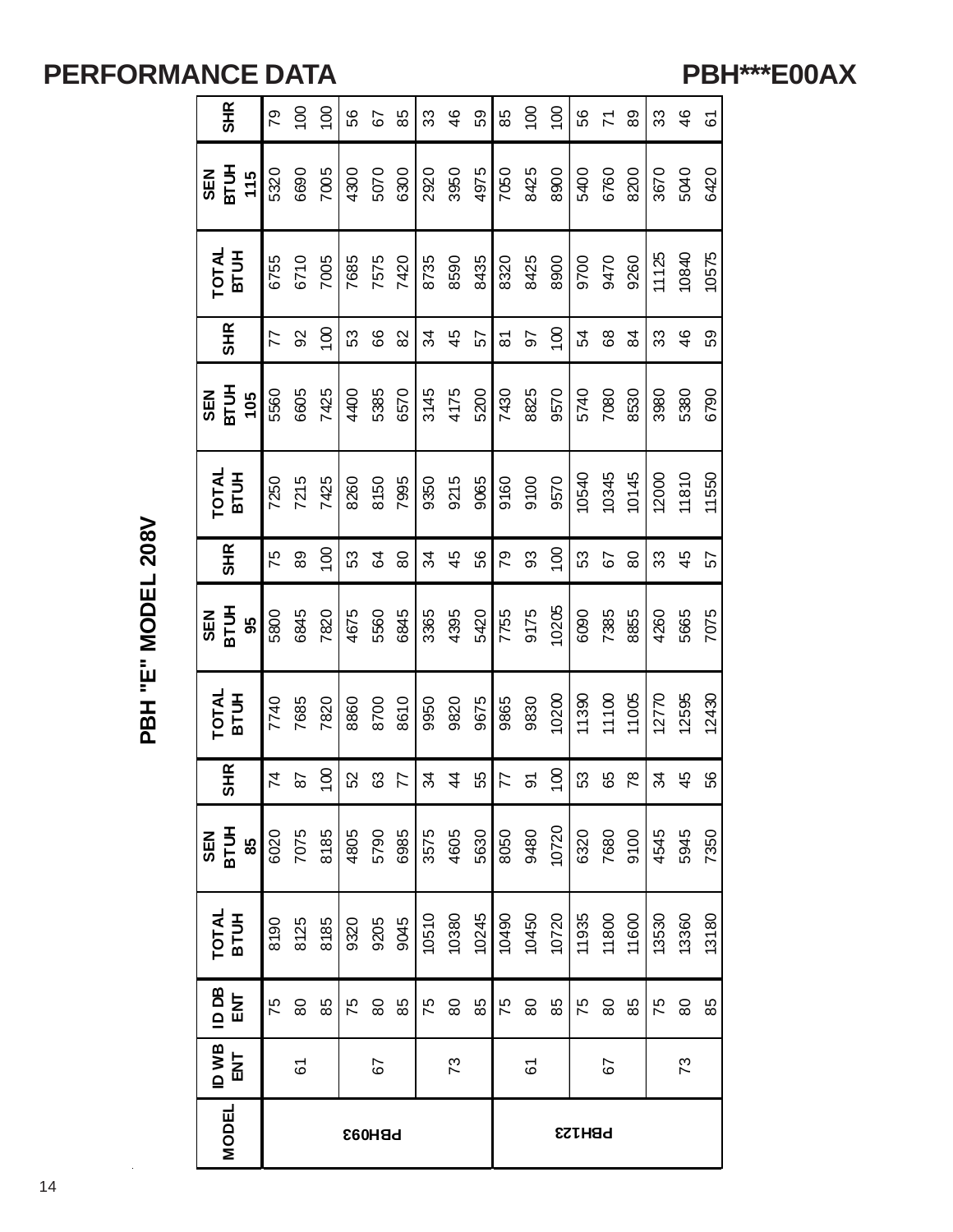#### **WIRING DIAGRAMS**

**PBC\*\*\*E00AX**

WARNING



**HIGH VOLTAGE! DISCONNECT ALL POWER BEFORE SERVICING OR INSTALLING THIS UNIT. MULTIPLE POWER SOURCES MAY BE PRESENT. FAILURE TO DO SO MAY CAUSE PROPERTY DAMAGE, PERSONAL INJURY OR DEATH.**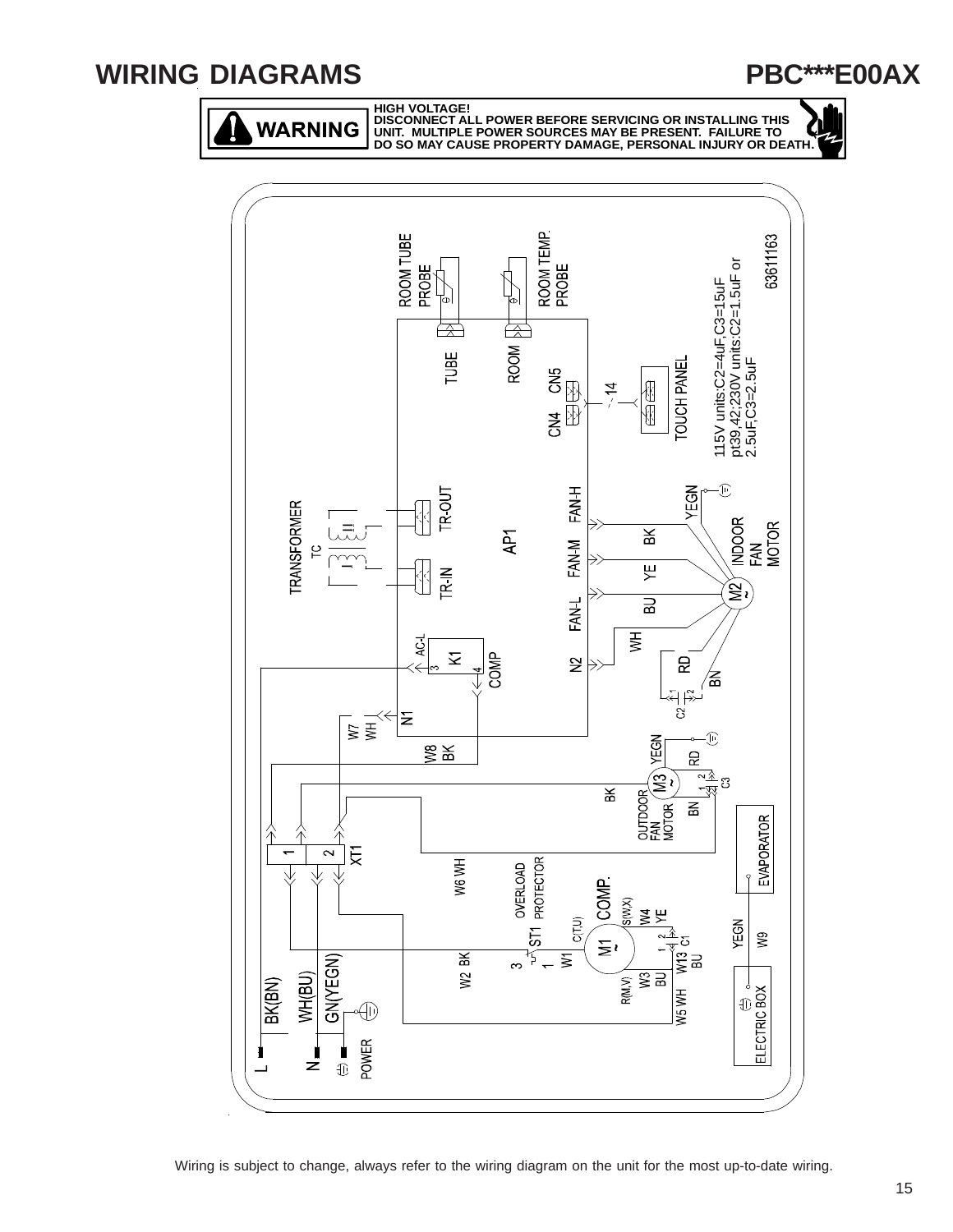#### **WIRING DIAGRAMS**



**HIGH VOLTAGE!**

**WARNING**

**DISCONNECT ALL POWER BEFORE SERVICING OR INSTALLING THIS UNIT. MULTIPLE POWER SOURCES MAY BE PRESENT. FAILURE TO DO SO MAY CAUSE PROPERTY DAMAGE, PERSONAL INJURY OR DEATH.**



Wiring is subject to change, always refer to the wiring diagram on the unit for the most up-to-date wiring.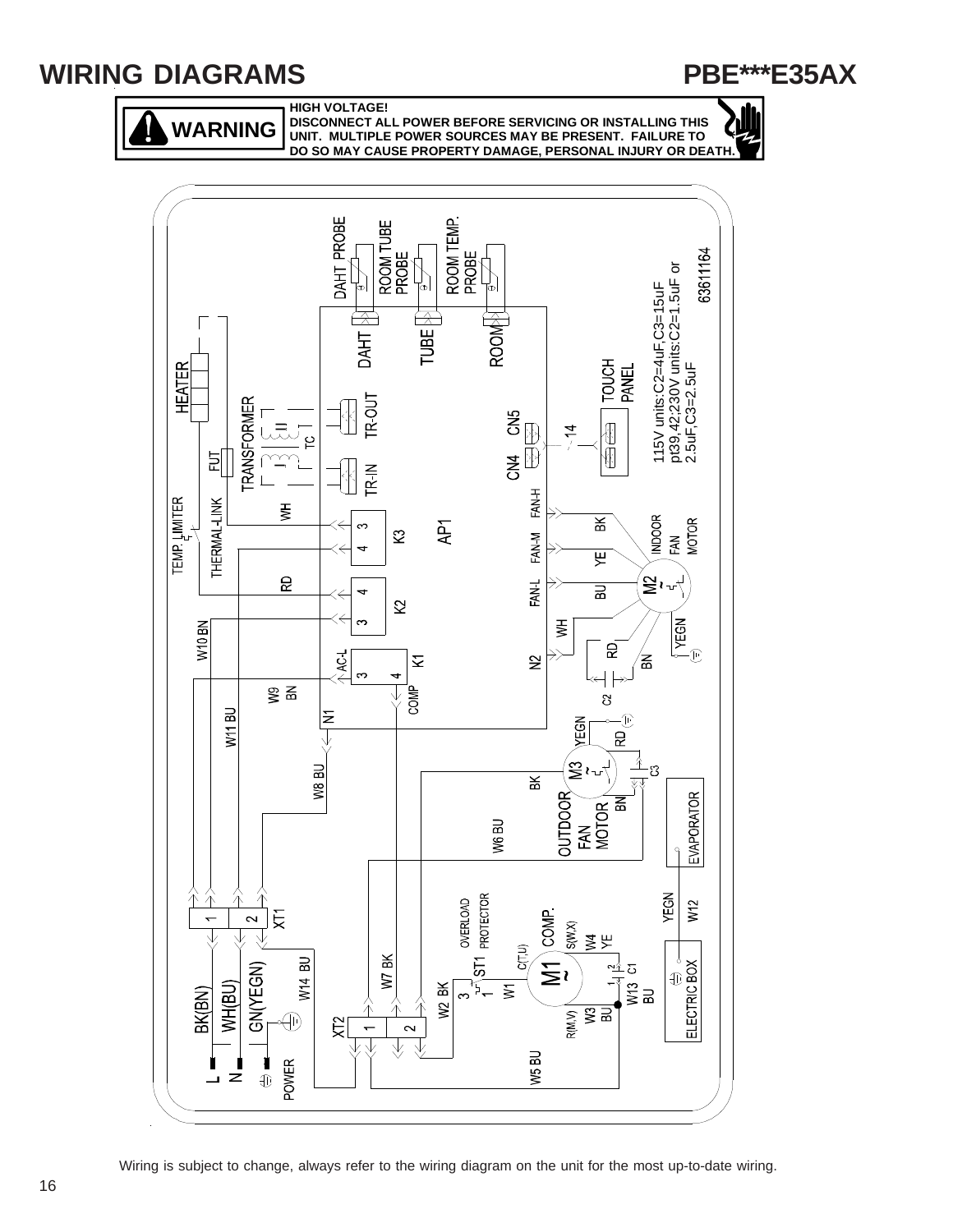#### **WIRING DIAGRAMS**



WARNING

**HIGH VOLTAGE! DISCONNECT ALL POWER BEFORE SERVICING OR INSTALLING THIS UNIT. MULTIPLE POWER SOURCES MAY BE PRESENT. FAILURE TO DO SO MAY CAUSE PROPERTY DAMAGE, PERSONAL INJURY OR DEATH.**